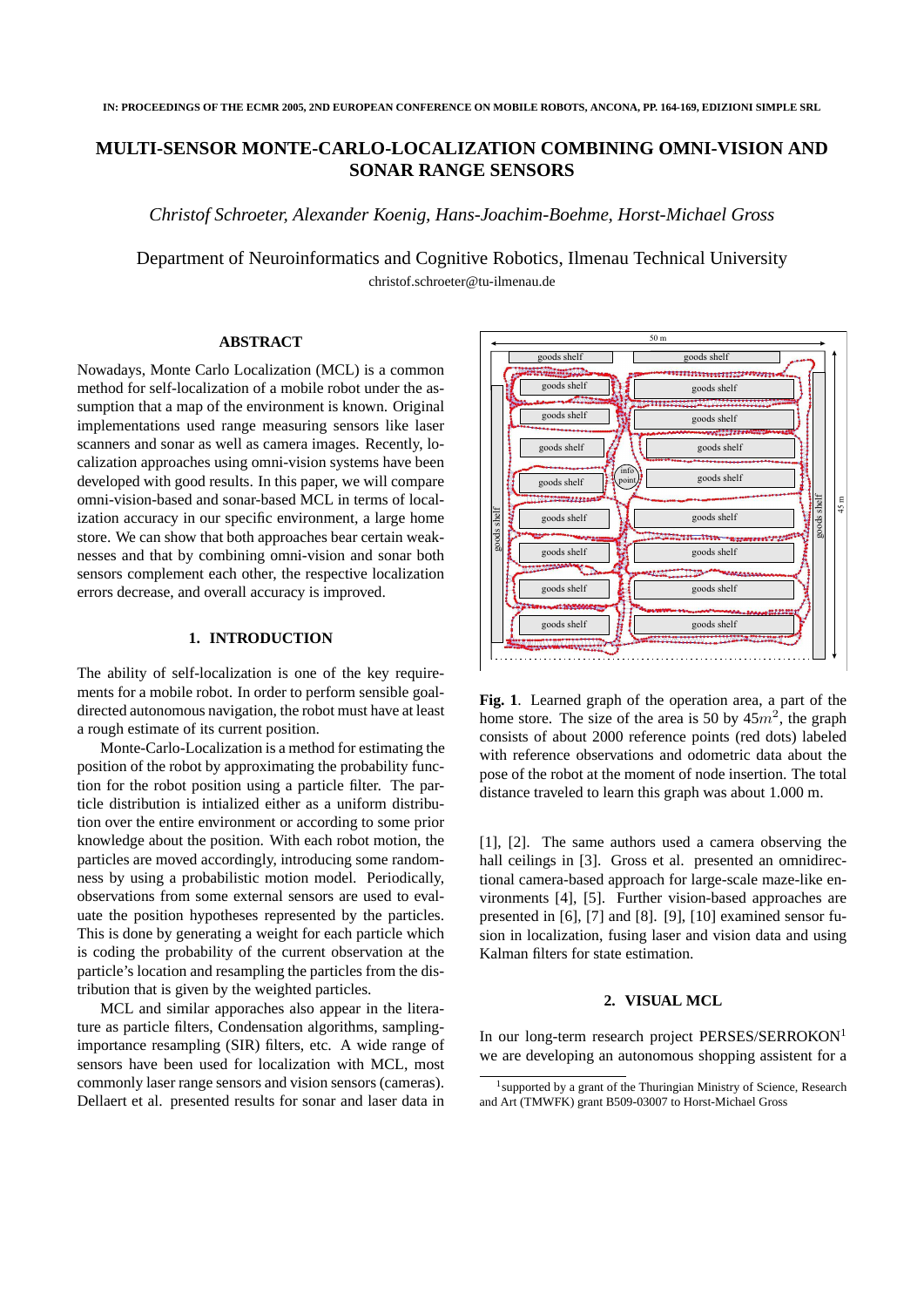home store to provide guidance and companion functions to customers. The operation area has a size of about 120m by 100m and is characterized by many similar long hallways (Fig. 1). In contrast to typical indoor environments, very few flat surfaces exist, instead store-shelfs with various goods present very finely structured obstacles and walls.

In our application, exact position knowledge is not only important for secure and efficient coordination of path planning and motion control of the robot. Since one of the robot's tasks is to guide customers to the goods they are looking for, it should know its relative position to the goods shelfs as accurate as possible to give precise information where to find the desired product.

In [4], [5], we presented a visual localization approach. There, we described a method of splitting an omni-camera image into several slice segments and extracting the red, green and blue mean values of the RGB color space for each segment. Those RGB features are then used as a description of the environment appearance at the respective position and stored in a map. The map is a graph of nodes, covering the two-dimensional environment, where each node contains the features extracted from the omni-camera image at the respective position. The nodes are drawn as points in Fig. 1, connected along the path the robot took during map building. In the localization phase, the same RGB features are determined for the current observation, and for each particle the similarities with nearby nodes are interpolated to calculate the particle weight. A more detailed description of the method and experiments is given in [5].

We argued that because of the specific topology of our operation area with its maze-like structure, visual features should be superior to range-based features, as they produce far less ambiguities. We therefore discarded sonar sensors for MCL and were able to demonstrate that localization is possible using omni-vision only with good results in accuracy and robustness. However, we also experienced that the precision of self-localization strongly depends on the resolution of the underlying graph. In the environment discussed above, this limitation expresses itself particularly in the position component that lies perpendicular to the corridor direction: When the robot moves down a corridor, the changes in the visual observation are far stronger than when just moving closer or further away from a wall. Therefore, to achieve equal localization resolution in both directions, we would need a higher number of reference nodes, particularly many "lanes" in each corridor (see Fig 1: So far, in most hallways the model only consists of one or two "lanes").

# **3. SONAR MCL**

In order to improve the localization, we implemented sonarbased MCL as extension of the vision-based approach. This



**Fig. 2**. (Left:) A grid map of the entire home store area (light: free space, dark: obstacles). (Right:) Applying a ray casting algorithm, we can calculate a scan expectation for each position in the map (enlarged view).

section will describe MCL using sonar sensors as standalone solution while in the next sections, we will compare the results of both approaches and address the combination of both modalities.

As explained above, the base of MCL is the incorporation of sensor observations into the position belief by calculating the probability of an observation provided by the robot sensors, assuming the robot is located at a specific position that is given by a particle. In order to estimate that probability, a map of the environment is required. Furthermore, a sensor model must exist which provides the respective probability distribution.

In our application, the need for an environment map also results from the intention to perform autonomous navigation, which in turn requires the ability of path-planning. To that purpose, the entire area is modelled as a grid map (Fig. 2 left). During a teaching phase, the grid map is built from odometry and sonar range data, using a probabilistic update scheme for each single cell [11]. We employ various odometry correction techniques [12] at that stage in order to ensure the accuracy of the map. The basic consideration here is, that we can put high effort into the one-time process of generating environment and robot models, while the models themselves can be used in low complexity algorithms in the actual application later.

In the MCL context, we can use the grid map as a reference for expected range scans: By applying a ray casting algorithm from a certain position within the map, the expected range measurements in any direction are determined, which correspond to the ranges an ideal sensor would measure (Fig. 2 right). Although the resolution is not very high, as the grid cells in our map have a size of 0.2 by 0.2m, we will see that this is sufficient for pose estimation with MCL.

Now, in order to calculate the probability of the real sensor measurements at that position, we need a sensor model (also called observation model) that describes, for a given expected range, the distribution of real range measurements. While the B21 has 24 sonar sensors placed around the enclosure, our model only describes the distribution of one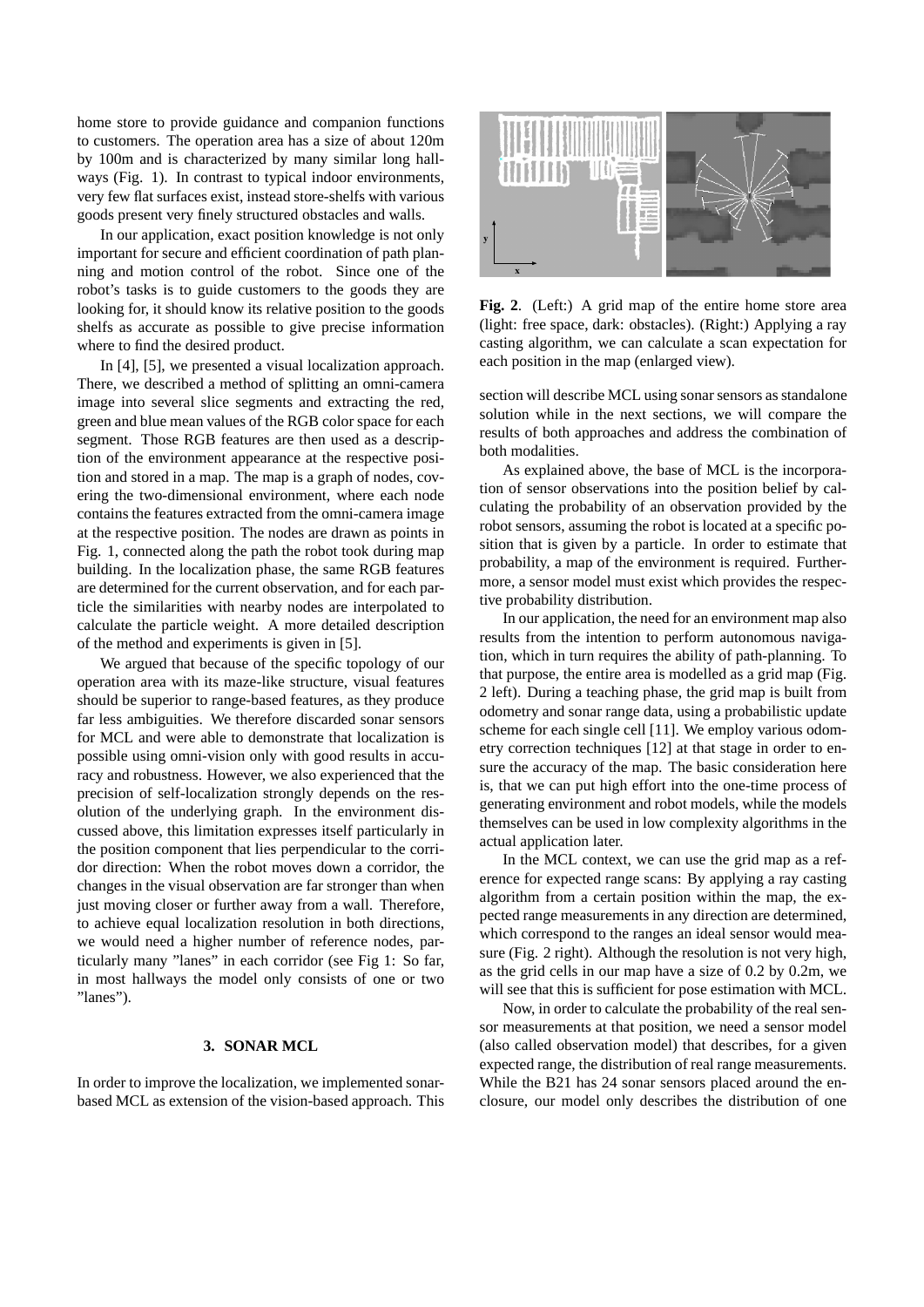

**Fig. 3**. (Left:) Measurement distribution for an expectation of 1.0m. (Right:) Measurement distribution for an expectation of 2.5m. It is obviously, the variance of these sonar sensors is higher for long ranges.

range for one expectation and is applied to each of the sensors, implicitly assuming that the behaviour of all sensors is identical.

The sensor model is generated from real sensor data in the following way: During the map building as well as other experiments, we usually store all sensor data in a log file. By analyzing the log file, we can assign to each scan the respective robot position it was taken from. With the known grid map, the expected range for each sensor is calculated using the ray casting algorithm mentioned above. The expected/real scan pairs are stored in a table. To this purpose, the range interval 0 - 5 meters (beyond 5 meters scans are too unreliable, hence not used for localization at all) is discretized in segments of 0.05 meters width. Each table row refers to a reference scan range, each column to a real scan range. For each reference/scan pair, the corresponding cell is increased by 1. That way, each table row represents the absolute frequency of real scan ranges for a specific range expectation (Fig. 3). A probability table is generated afterwards by normalizing the rows, dividing by the absolute row sum. Since the model was generated from a large number of scans all over the application area, it is a good approximation of the sonar sensor behaviour in that specific home store environment.

An alternative here would be the approximation of the sensor model by a parametric model, e.g. a mixture of gaussians or a related function. However, that would raise the question what function suits the model best and what are the respective parameters, with the risk of discarding relevant information due to a too simple model. Instead, the table model contains all relevant information and is reasonably small in terms of memory requirement.

We can now use the sensor model to determine a weight for each particle in the observation update step. To this purpose, an expected observation is calculated at the particle's position. Then, for each sonar sensor the respective probability is found in the normalized model table by reading the value in the row corresponding to the expectation and the column corresponding to the actual range measurement. This provides 24 individual probabilities. In order to assign the particle a weight, those 24 probabilities must be merged into one value. One could argue that the individual range readings are mutually independent and, therefore, the overall probability is the product of all values. However, we found that this overemphasizes outliers and can lead to numerical problems with small particle numbers, as the range of particle weights often becomes very large (many orders of magnitude). Instead, averaging over the individual probabilities to calculate the final particle weight leads to much better robustness in the localization. We are aware that this is a deviation from theory, but the improved results legitimate this procedure in our opinion.

Because the calculation of expected reference scans by ray casting in the grid map is quite complex in terms of computation time and could possibly prevent real-time operation with high particle numbers, one more slight modification is needed: Instead of computing the expected observation anew for each particle in each step, the range measurements are pre-calculated for each valid position in the map. Of course this is only possible at a discrete resolution. We found a resolution of 0.1 meters manageable in terms of memory while not significantly affecting the localization results. Storing all expectations for the area presented here results in 200 MB memory allocation. However, for the more relevant task of position tracking (section 4) it is suitable to only keep scans in a local vicinity of the current estimation, that way a few scans must be calculated in each observation update, but the majority of particles can still operate on the cache.

To prove the correctness of the sensor model and the weight calculation, an empirical global localization experiment was conducted. Figure 4 shows the progress of localization based on 20,000 samples. Initially, the samples are uniformely distributed over the entire area. As the robot moves and gathers observations, the samples concentrate in certain hallways and eventually converge to the true robot position.

It should be noted that with sonar sensors, global localization needs a denser initial particle distribution than with visual features. This results from the fact that for range sensors, the observation changes faster with small position changes, while in the camera image features are still visible from a far distance, so the actual change in the observation is smaller from one position to the next one. On one hand, this leads to a higher theoretical position resolution with sonar, on the other hand it also means particles must not be too wide-spread to avoid missing the globally best matching position and converging to a sub-optimum.

### **4. COMPARISON OF VISUAL AND SONAR MCL**

In this section, we will compare vision-based and sonarbased MCL in terms of localization accuracy. To obtain comparable results, both algorithms were investigated on the same pre-recorded data. To this purpose, we recorded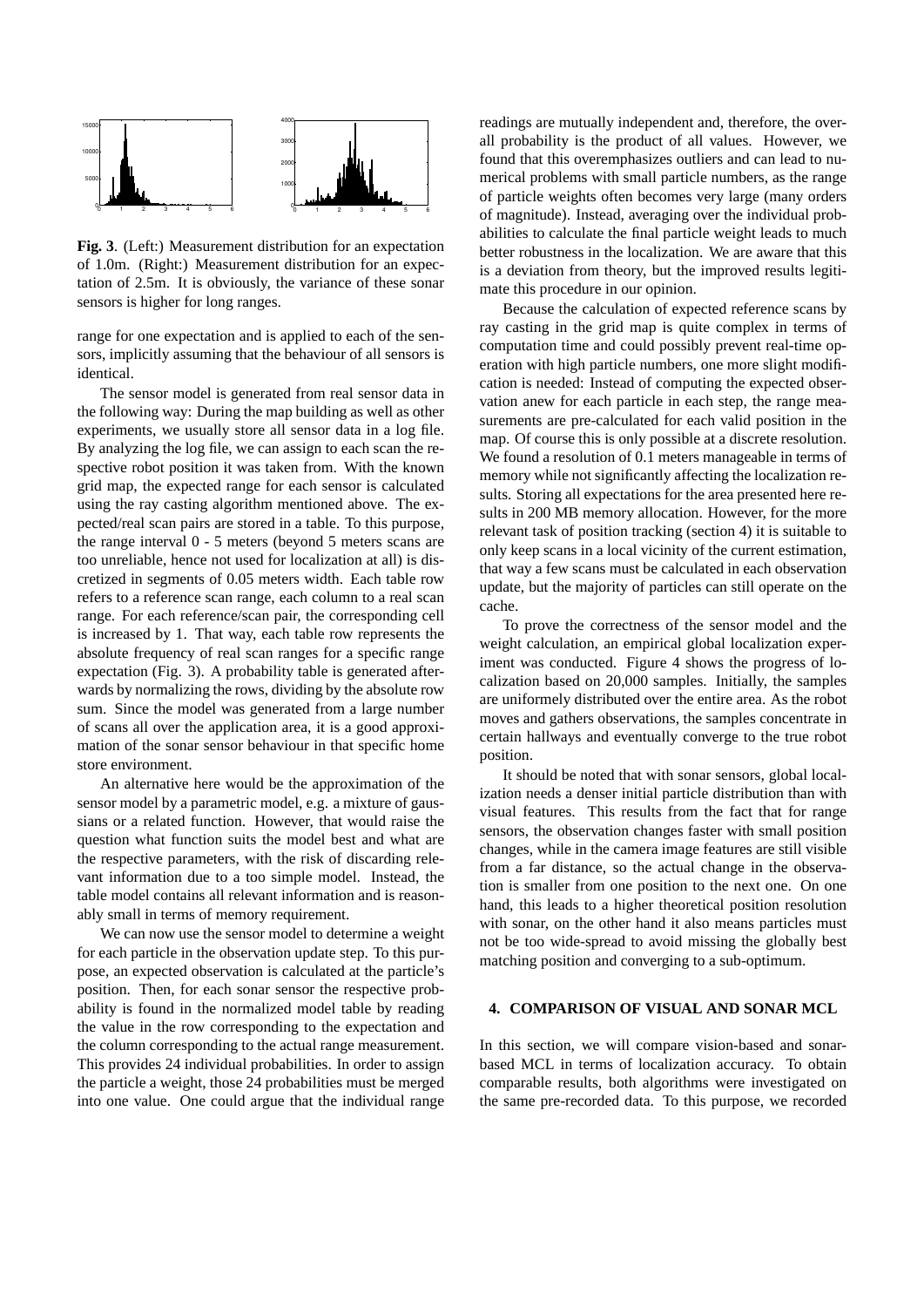

**Fig. 4**. Global localization with 20,000 samples: the MCL samples are drawn as black points. Initially, samples are distributed uniformly over the entire map area (top left). After the robot has obtained a few observations, samples only remain in the wider hallways (top right). When the robot turns around the corner, only few positions remain as valid hypotheses (bottom left). After a drive distance of about 30m, the robot has resolved all ambiguities and found the correct position as the only possible estimation (bottom right).

a run with a length of approximately 200 meters. By manually marking the robot position at specific reference points and interpolating between these for odometry correction, the absolute robot position (ground truth) is known very well along the entire path. For the visual localization a map was built from additional data that were also recorded at the same day. The sonar MCL used a grid map that was built from different data recorded several months earlier. Since the coarse structure of the environment remains the same except for some small shelves and movable objects, the changes in the grid map usually are much less significant than the changes in the camera view over time.

In contrast to the global localization experiment from the previous section, here we only tested position tracking. This is a simpler but in practice more relevant task, as the robot usually won't just be deployed anywhere, but will have at least some approximate knowledge about its startup position, like a "homezone". Therefore, the MCL particles were initialized as a Gaussian distribution around the known starting point. 1,000 particles were used in the the experiments described in this section. The interval of observation updates was the same for sonar-based and visual MCL.

Along the test path the estimated position was compared to the known reference positions at intervals of about 0.7 meters, resulting in 290 individual position estimations. Be-

|                | Sonar |          |      | Visual |      |      |
|----------------|-------|----------|------|--------|------|------|
|                | $\mu$ | $\sigma$ | max  | $\mu$  |      | max  |
| absolute error | 0.30  | 0.18     | 1.06 | 0.39   | 0.25 | 1.18 |
| dx error       | 0.17  | 0.15     | 1.01 | 0.32   | 0.25 | 1.15 |
| dy error       | 0.22  | 0.18     | 0.87 | 0.16   | 0.14 | 0.83 |

**Table 1**. Results of sonar-based and visual MCL on the same recorded data. The table shows the difference between the estimated position and the reference position. The first column for both "Sonar" and "Visual" contains the average error over all reference points, the second column is the standard deviation and the third column is the maximum error over the entire test path.

cause of the partially random nature of Monte Carlo Localization, we executed 10 runs over the same data to receive significant results. The absolute position error  $\mu$  for sonar-based MCL and vision-based MCL is shown in table 1. Obviously, both methods perform well and the difference in accuracy is quite small. However, we also examined the position error in x and y direction individually: As explained above, the home store environment mainly consists of many parallel hallways. These hallways are all aligned in a certain direction, which is defined as y direction in our coordinate system (Fig. 2), particularly in the top left part where we conducted the MCL experiments described here. From these explanations follows that a position difference in y direction will mostly mean a longitudinal motion along a hallway, while a position difference in x direction corresponds to a lateral motion between the confining walls or shelves, across the corridor.

By splitting up the absolute position error into an x (lateral) and y (longitudinal) component, we are able to better evaluate the two localization methods: for the sonar-based approach, the error in y direction is slightly higher than the error in x direction. In contrast to that, for the vision-based method the error in x direction is two times higher than the error in y direction. A more detailed illustration of the localization errors is presented in Fig. 5. These results allow interpretation that with visual localization the robot is able to determine its position along the corridor very well, but it has difficulties finding out if it is close to a wall or in the middle of the corridor. With sonars, on the other hand, of course it is far easier to estimate the distance to the lateral walls, but the position along the corridor is less well defined, as the ranges that are measured by the sensors do not change much over the length of a hallway, providing little information about the true position.

# **5. COMBINATION OF VISUAL AND SONAR MCL**

Now that we know that sonar localization achieves higher accuracies in lateral direction while visual localization leads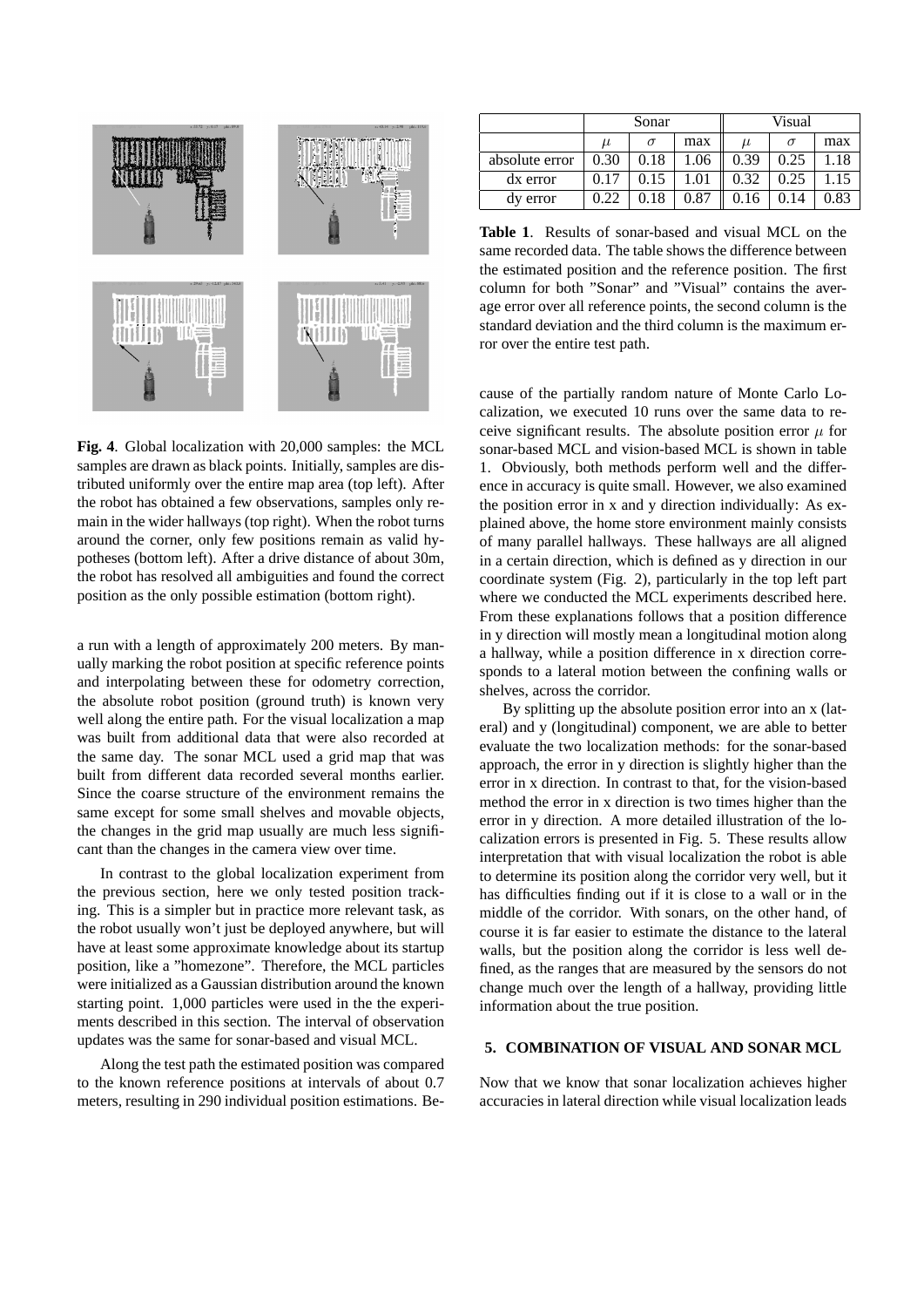

**Fig. 5**. Error histograms for sonar-based MCL (left) and visual MCL (right). The plots show the histograms for absolute position error (top), position error in x direction (middle) and position error in y direction (bottom) over the entire robot test path (all test points on the path). The histograms give a more precise impression of the error distribution than the values in table 1. In each plot, the total number of points is the same. A stronger concentration on the left side means more small errors, therefore a smaller average error. In contrast, plots stretching out to the right contain more high errors, which corresponds to a higher average (expected) position error. Comparing the left and right plots, it is clearly visible that sonar localization is more accurate in x (corridor lateral) direction, while visual localization behaves better in y (longitudinal) direction.

to higher accuracy in longitudinal direction, an obvious next step is to combine both sensors in order to benefit from the advantages of both, resulting in high position accuracy in both directions.

Therefore, we must find a way to integrate the position distributions estimated by the sonar-based and vision-based MCL into one common distribution. Luckily, this is very easy with particle filters: Each of the methods calculates a fit value for each particle in the observation update step, which is then used as weight in the resampling process. Instead of using just one fit value, we can now multiply the values from sonar and vision and use the product as resampling weight. Since each fit value represents the (relative) probability of the observation at the respective position, and sonar and vision observations are mutually independent, the product of the fit values effectively is the (relative) probabil-



**Fig. 6**. An example of a grid map overlayed with a visual map. Only a part of the entire area is displayed here.

ity of the combination of both observations. Furthermore, with multiplication (in contrast to e.g. averaging) there is no need to pay attention to the relative magnitude of the individual fit values.

Overall, the changes from MCL with one sensor to multisensor MCL are marginal: instead of one map there are now two maps (which share a common reference coordinate system, see Fig 6). The motion model and the motion update step remain unchanged, as well as the particle initialization. In the observation update, the fit values for both observations are calculated and multiplied. The resulting weight is used in the resampling step in the usual way. Actually, it is possible to integrate an arbitrary number of sensors, as long as a map (environment model) exists for each sensor with a common reference frame.

We repeated the experiment from section 4 with the Multi-Sensor MCL, again with 1000 particles. The results are shown in table 2 and in Fig. 7. It is clearly visible that not only the absolute error is 50% smaller than with only one sensor, but also in x as well as in y direction the error is smaller than the best single sensor method for each direction. This confirms our expectation that with the combination of the two sensor modalities, the resulting localization method should benefit from the strengths of both and suppress the individual weaknesses.

|                | $Vision + Sonar$ |      |      |  |  |
|----------------|------------------|------|------|--|--|
|                | $\mu$            |      | max  |  |  |
| absolute error | 0.24             | 0.17 | 0.83 |  |  |
| dx error       | 0.16             | 0.14 | 0.60 |  |  |
| dy error       | 0.15             | 0.13 | 0.77 |  |  |

**Table 2**. Results of the combination of sonar-based and vision-based MCL. The average error in x as well as in y direction is smaller than the minimum of sonar and visual MCL alone (see Table 1).